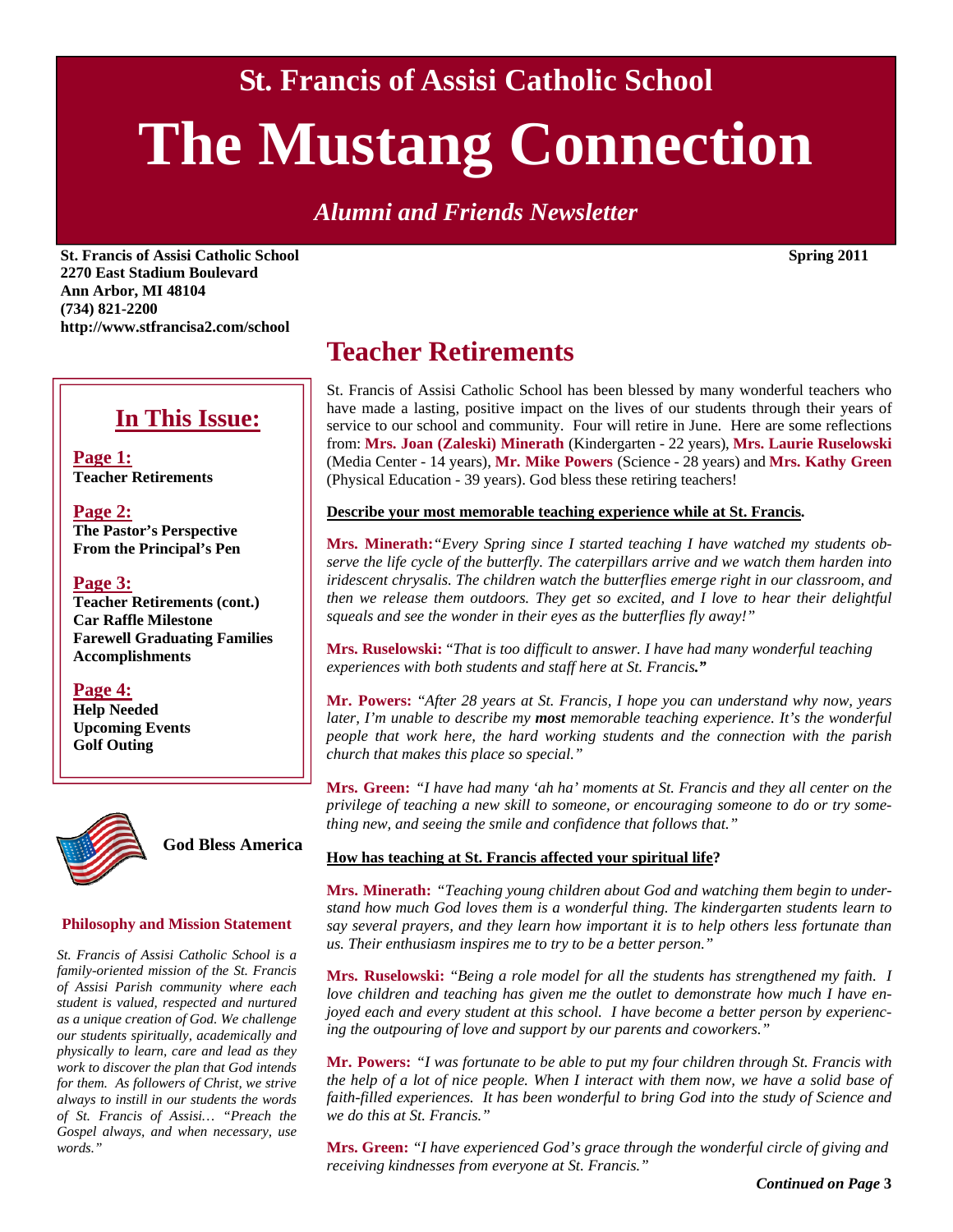### **The Pastor's Perspective**





Alleluia! Christ is Risen! Let us rejoice in the many blessings of the Easter season and give thanks for this time of renewal and growth. May the miracle of Jesus' resurrection and His promise of everlasting life nourish your soul in the days ahead.

The 2010-2011 academic year at St. Francis of Assisi Catholic School is near completion. Once again, through the dedicated work of our faculty and staff and the thoughtful support of friends like you, hundreds of children received a quality, faith-filled education. In a few weeks, they will leave our school to enjoy carefree summer days, and several of our teachers will retire too. I wish them all, the best.

A very important initiative started this year to help build our school's endowment fund - the **Educational Trust Fund Leadership Circle**. In addition to the annual Educational Trust Fund (ETF) Benefit, this new program will help ensure the consistent growth of the Trust Fund over time. The Educational Trust Fund Leadership Circle is comprised of individuals who commit a minimum of \$1,000 annually to the Trust Fund, for 5 years.

To date, 27 families have joined the 2011 ETF Leadership Circle and committed a total of \$195,000 to the Trust Fund over the next 5 years. This is a tremendous beginning and we will continue to expand the Leadership Circle in the years to come. If you are interested in learning more about supporting St. Francis of Assisi Catholic School by participating in the Leadership Circle, please call the Development Office at 734.821.2208.

Building the corpus of the Educational Trust Fund ensures that the future flow of interest income produced by the Fund will be awarded to the school for its budget to help keep tuition reasonable for families. This year, the award totaled \$52,000, and, as of April 30, 2011, the balance of the Trust Fund totaled \$1,213,167.

I encourage you to give back to St. Francis of Assisi Catholic School by keeping us in your prayers and on your contribution list. Our school can continue to thrive when we all work together.

Most Sincerely,

Fr. Jim McDougall Pastor

### **From the Principal's Pen**





In January 2011, we received our copy of our Validation Visit Report from the *Michigan Association of Non-Public Schools Re-Accreditation* that took place in early October 2010. The report is made up of eleven different areas of study. Here is Part 1 of the summary of that report. Look for Part 2 in the Summer issue of The Mustang Connection newsletter.

#### STANDARD I: PHILOSOPHY / MISSION STATEMENT

**OVERVIEW:** St. Francis of Assisi Catholic School has a strong sense of its Catholic identity. The school's educational environment is inseparable from the school's Christian atmosphere. The school benefits from a clearly articulated philosophy, which urges the faculty to challenge the students spiritually, academically and physically to learn, care and lead as the students work to discover the plan that God intends for them.

**Comments:** The rewrite of our Philosophy / Mission statement was a year-long project completed by the School Improvement Committee in 2007-2008. Thank you to all the committee members that year - Charlotte Decker, Renee Baude, Stephanie MacGillivray, Richelle Babcock, Sue Maguire, Marybeth Worcheck, Rebecca Cornell, Susan Kaniut and staff, Mrs. Shurmur, Ms. Fantone and Mrs. Hendricks. We presented the draft to the faculty and staff, Fr. Jim and the Parish Pastoral Council, and small revisions were made along the way to the final statement.

#### STANDARD II: SCHOOL AND COMMUNITY

**OVERVIEW:** The administration and staff at St. Francis of Assisi Catholic School give high priority to establishing and maintaining positive relationships with its various publics. They have worked hard to maintain good communication with all groups mentioned in this standard.

**Comments:** The team also mentioned how, *"The addition of our Assistant Principal has helped to make the school a more cohesive staff."* 

#### STANDARD III: SCHOOL CLIMATE

**OVERVIEW:** The school reflects the philosophy and mission statement. St. Francis of Assisi Catholic School appears to foster a pattern of interpersonal relationships among the staff and student body.

**Comments:** Additional strengths noted are as follows: *"It is obvious that the staff works to foster a Christ centered culture. This was evidenced by student art work on display, themed posters, classroom prayer areas and watching staff interact with students."* 

We are blessed to have a cohesive family making St. Francis of Assisi Catholic School such a remarkable place to grow and learn.

Ms. Sara Collins Principal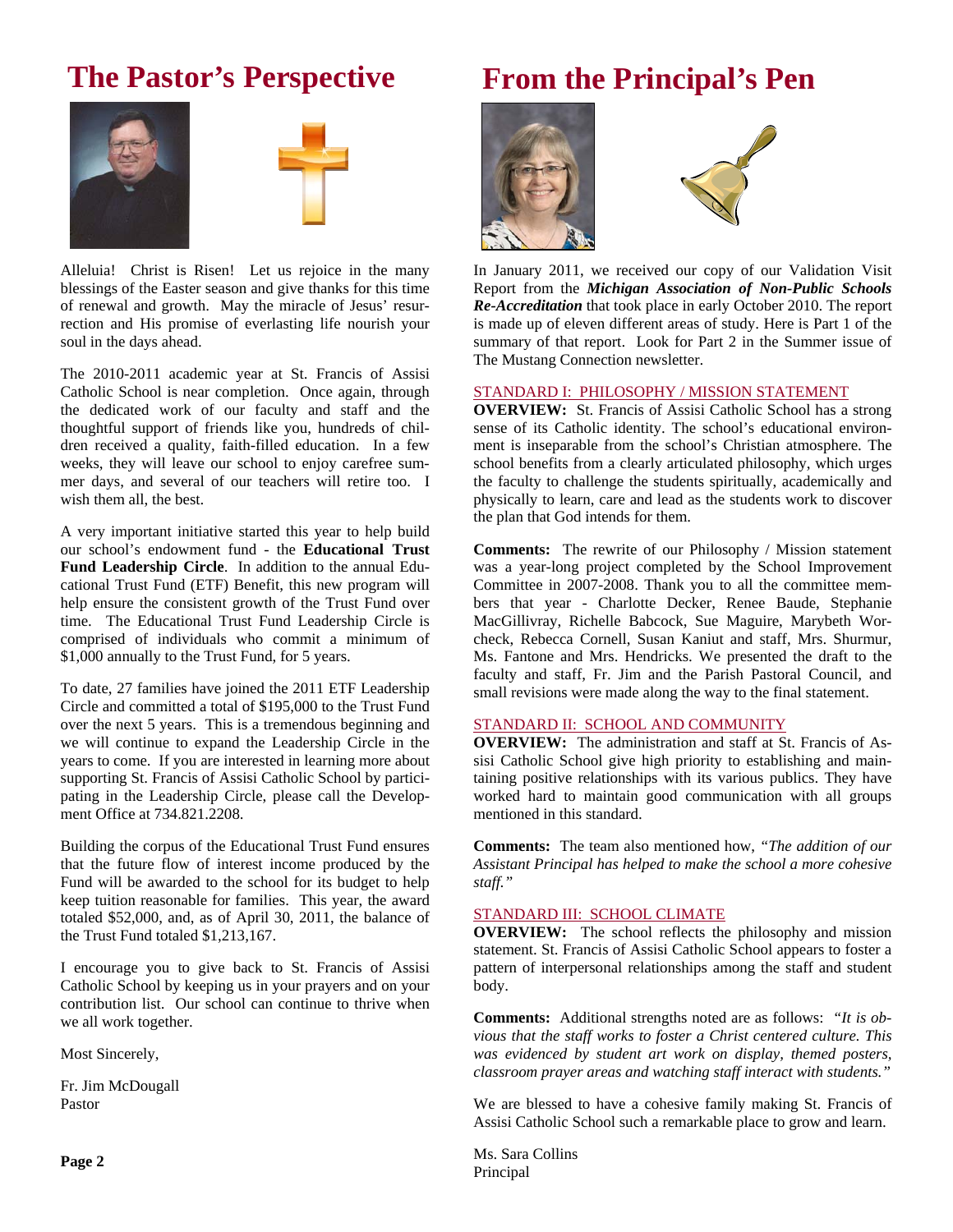### **Teacher Retirements**

*(Cont. from Page 1)* 

#### **What are your plans upon retirement?**

**Mrs. Minerath:** *"There are many projects at home that I have not had time to finish, so I will do that first. I also plan to volunteer in the community, work in my garden, read, and best of all spend more time with my grandson."* 



**Mrs. Ruselowski:** "*Relaxing and volunteering in the community as well as visiting and spending more time with my children."*

**Mr. Powers:** *"I have several irons in the fire and I'm really just waiting until the summer to decide. I'm sure it's going to be something where I'll be interacting with people."* 

**Mrs. Green:** *"I am looking forward to more travel opportunities to visit out of state children in California and Texas."*



## **Car Raffle Milestone**

The Development Office is pleased to announce that this year's Car Raffle has seen ticket sales to date that have resulted in a cumulative \$1,000,000 raised over a total of 15 years and car raffles -- all of which has directly benefited St. Francis of Assisi Catholic School. This extraordinary achievement is the result of the great efforts of a full generation of school families, whose dedication and hard work has made this result a reality. It has been possible due to the vision and generous contributions of Ken Butman and Gene Butman Ford of Ypsilanti.

Ken and Laurie Butman's family has been a part of St. Francis of Assisi Parish for many decades, and their children attended our school. As a Ford dealer for over 50 years, the Butmans were able to find a unique way to support our school, by underwriting the Grand Prize of a Car Raffle. Ranging over the course of years from a Taurus, to a Thunderbird, to a Mustang, to this year's lease on a 2012 Focus, our school and raffle have benefited from a variety of keystone prizes. The Butman family's leadership has made possible many improvements to our school and its operation, and the staff, teachers, students and friends of our school are grateful to them for their amazing commitment to our students and families.

The 15th annual Car Raffle is still on! Though the \$1,000,000 mark represents a great milestone, there is still much work to do for our school. Our goal this year is to raise \$70,000 to purchase new science textbooks for all grades, as well as renovate the fourth- and fifth-grade hallway bathrooms. This year's drawing will be held on June 3, at the Ice Cream Social, and tickets are still available. E-mail Development Director Colleen Pierce at cpierce@stfrancisa2.org or call 734.821.2208 to get your tickets and participate in this year's milestone effort!

## **Farewell Graduating Families**

St. Francis of Assisi Catholic School bids a fond farewell to the 28 families listed below. (Their names are listed with their total number of years at our school.) With the graduation of their last eighth-grade student on June 6th, they will be leaving the halls of St. Francis of Assisi Catholic School to explore the world. These families have experienced years of all-school Masses and assemblies, sacraments and holy days, report cards and teacher conferences, field trips and sporting events, concerts, plays and programs, and fairs and festivals. God has blessed our community with their faith and service, and we are grateful for the countless gifts they have shared throughout the years.

Arreola Family (7 years) Blaha Family (6 years) Blower Family (11 years) Bourdeau Family (17 years) Cadavieco Family (12 years) Chavez Family (4 years) Dalian Family (14 years) Diedrich Family (11 years) Dirksen Family (11 years) Downer Family (12 years)

Dunlap Family (4 years) Erkkinen Family (11 years) Gallagher Family (9 years) Hoban Family (11 years) Libs Family (16 years) Loftus Family (10 years) Magagna Family (16 years) Maninga Family (13 years) Nearing Family (11 years) Nunez Family (10 years)

**An Old Irish Blessing**

May love and laughter light your days, And warm your heart and home. May good and faithful friends be yours, Wherever you may roam. May peace and plenty bless your world With joy that long endures. May all life's passing seasons Bring the best to you and yours!

O'Sullivan Family (14 years) Palazzolo Family (8 years) Pollock Family (12 years) Quinlan Family (5 years) Sarosi Family (11 years) Trouba Family (13 years) Waldecker Family (7 years) Worcheck Family (9 years)



#### **Accomplishments**

St. Francis of Assisi Catholic School is proud to share the accomplishments of some of its alumni:

- Michigan Promise Scholarship Recipient
- Michigan Competitive Scholarship Recipient
- Hope College Alumni Honors Recipient
- Central Michigan University Board of Trustees Elite Award Recipient
- Naval Academy Graduate